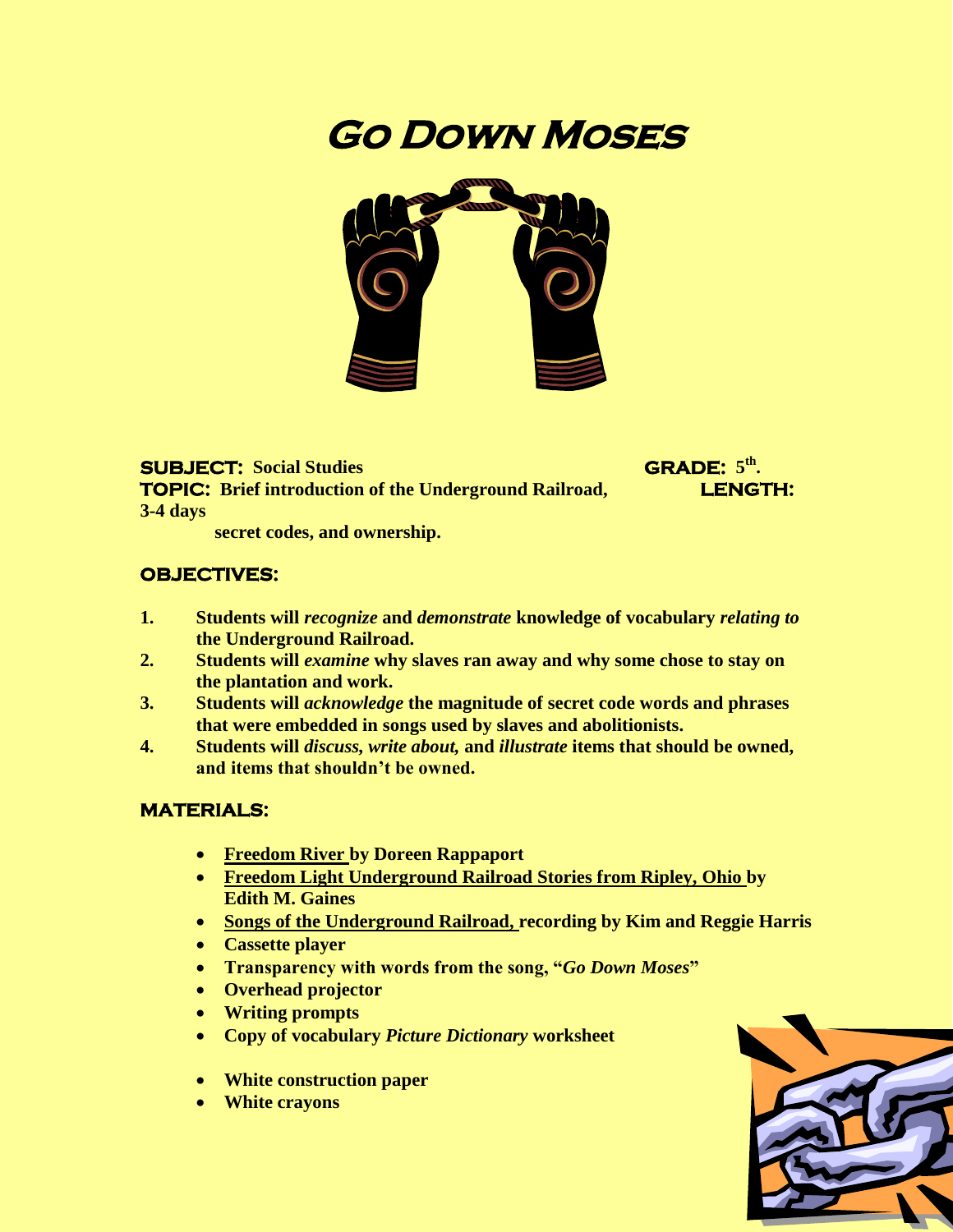- **Watercolor paints and brushes**
- **Transparency of Underground Railroad Routes of 1830-1860**
- **Websites**
- **Projector for use with computer programs OR**
- *Smart Board,* **individual laptops, or computer access**
- *Inspiration* **software**
- *Underground Railroad* **Board Game**
- *BINGO* **vocabulary cards**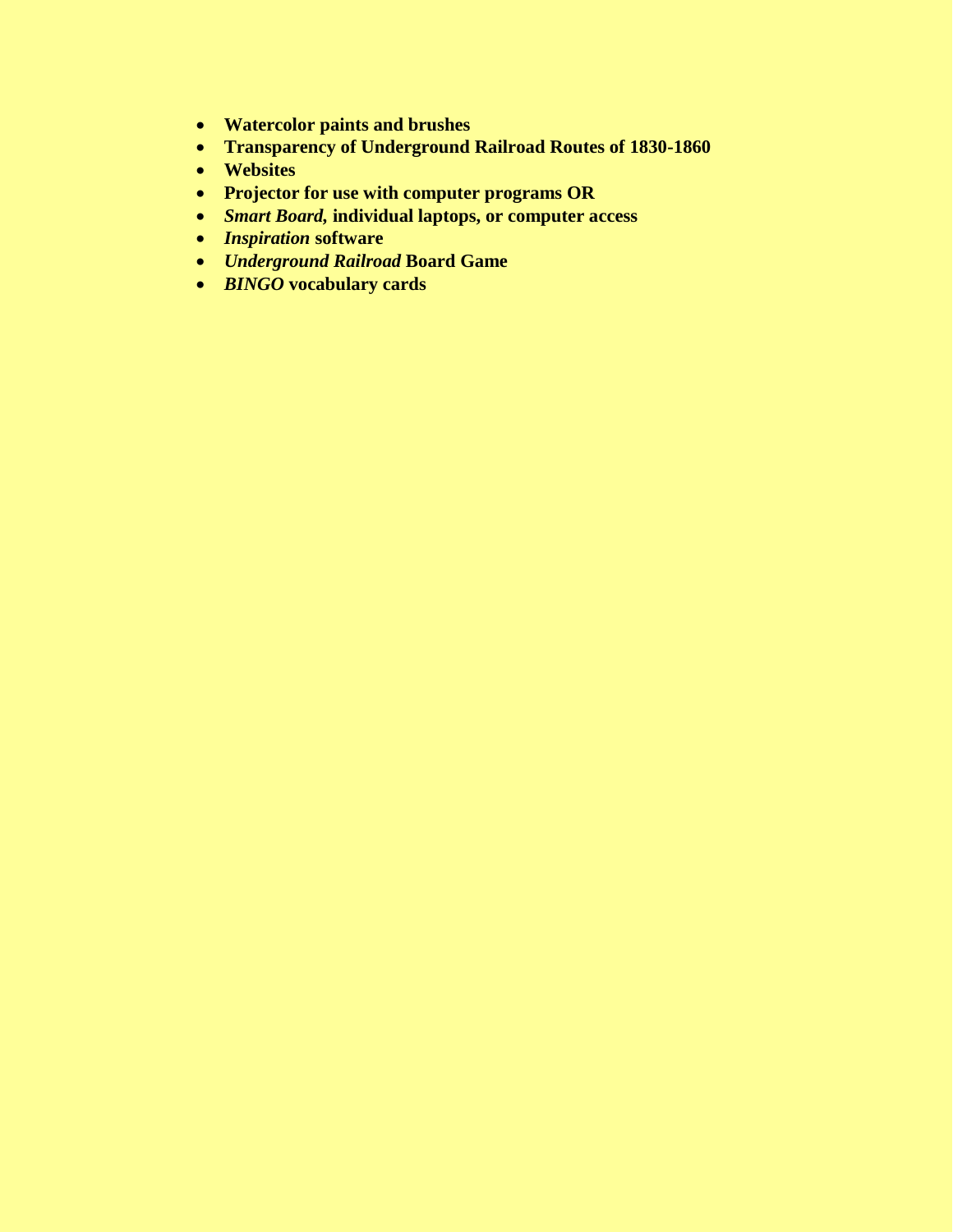## **PROCEDURE:**

#### **Day 1**

- **Introduce students to the beginning of the slave trade in this country.**
- **Introduce Underground Railroad metaphor and vocabulary. Use web site**  [www.beavton.k12.or.us/Greenway/leahy/ugrr/indes.htm](http://www.beavton.k12.or.us/Greenway/leahy/ugrr/indes.htm)
- **Students illustrate vocabulary by discussing definitions and drawing appropriate illustrations for each vocabulary word. \*This will be completed as homework.**
- **Use transparency to show known routes of the Underground Railroad from 1830-1860. Discuss the importance of this area, as the Ohio River at that time, separated free from slave states.**
- **Students will use the thinking skills of** *Forecasting* **from the Talents Unlimited Thinking Skills Program, to brainstorm many and varied causes and effects for slavery.**
- **Students will use** *Productive Thinking* **to think of many, varied, and unusual ways to resist slavery or runaway from slavery. Students will then add details to their list.**
- **To close the lesson, read an excerpt from Freedom Light about Eliza's crossing of the frozen Ohio River.**

## **STUDENT ASSESSMENT – Day 1:**

- **Students will be informally assessed during class discussions and group activities.**
- **Vocabulary** *Picture Dictionaries* **will be collected and graded to check for understanding of key vocabulary words.**
- **Students will use their journals to reflect on how they would have felt to be Eliza, struggling for her life across the frozen Ohio River on that cold winter night.**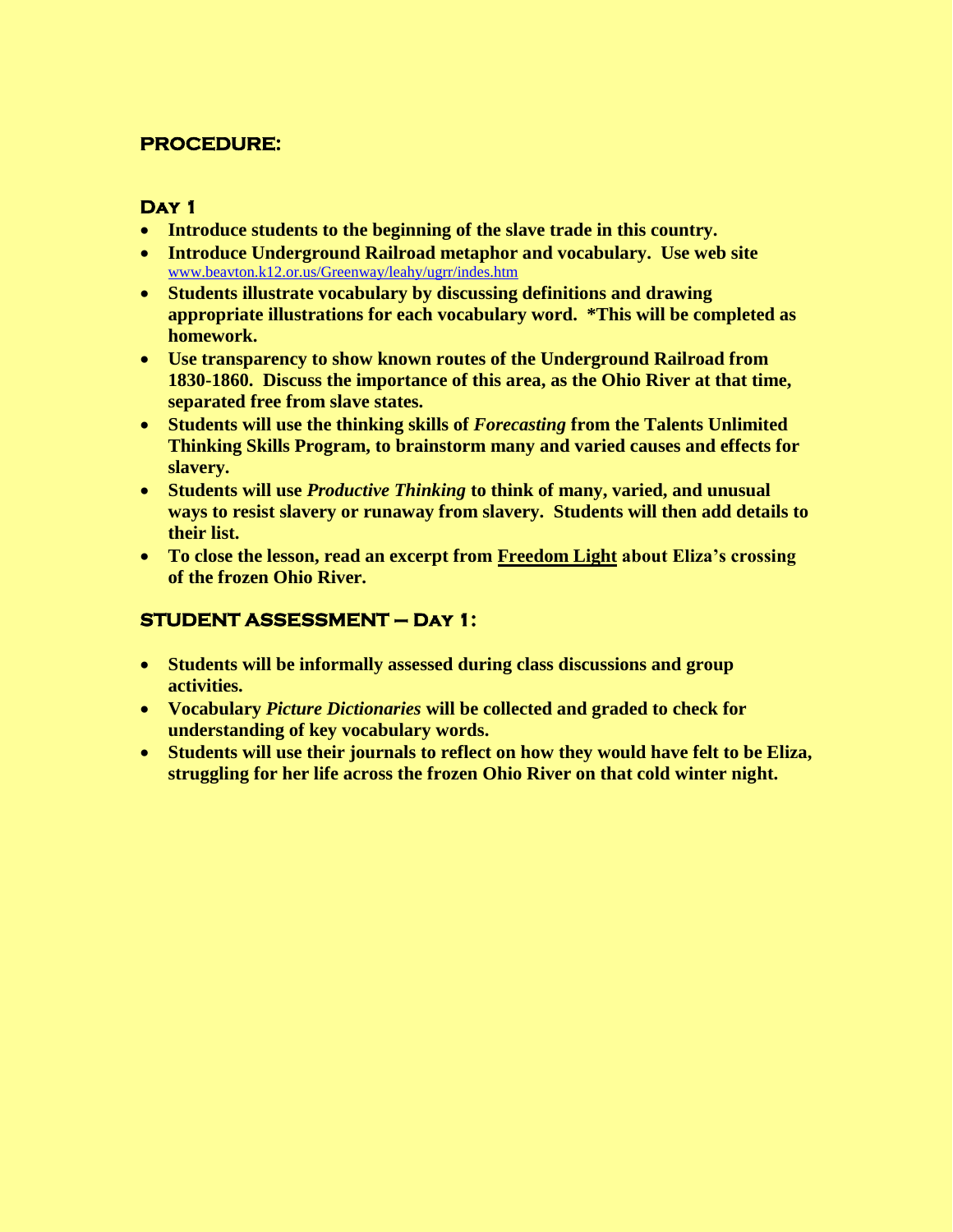## **PROCEDURE:**

## **Day 2**

- **Review vocabulary from yesterday's lesson using vocabulary** *Picture Dictionaries,* **and then collect those worksheets.**
- **Ask students, "If you were a slave, would you attempt to runaway on the Underground Railroad if you were given the chance, knowing that the penalty might be mutilation or death; or would you endure your captivity and remain with your family? Explain to a partner your choice. (Be sure to explain the meaning of the words that have been underlined.)**
- **Read Freedom River and discuss John Parker's bravery during the rescue of the slave baby from the master's bedroom.**
- **Sing,** *Go Down Moses* **while students think about possible secret codes or phrases embedded in this song.**
- **Look at a transparency with the words from the song,** *Go Down Moses***. Students will pair-share with a partner to identify secret phrases in the song. Students will then share their thoughts with the class and discuss why this secret language was such a necessary part of the Underground Railroad.**
- **Do a** *Forecasting* **activity from Talents Unlimited. Think of many, varied causes for wanting to run away and many, varied effects if you are caught as a runaway slave.**
- **Close the lesson with a discussion about items that should be owned and items that shouldn't be owned.**
- **Students will write a paragraph about what they think shouldn't be owned, entitled, "Who Owns?"**

# **STUDENT ASSESSMENT-Day 2:**

- **Informally assess students during class discussions about group work.**
- **Collect and grade homework, "Who Owns?"**

## **PROCEDURE:**

## **Day 3**

- **Share thoughts on yesterday's reflection, "What would you do if you were a young slave…"**
- **Students will listen to recordings of slave spirituals while they complete their crayon and watercolor descriptions of "Who Owns?". Students will use a plain white sheet of paper on which they will write highlights from their written description in white crayon. Students will then use watercolor paints to paint over their crayoned descriptions of "Who Owns?"**
- **Students will then be broken into various groups to do one of the following:**
	- **A group of students will play the** *Underground Railroad* **Board Game, in which the spinner will determine if they will escape to freedom or be returned to captivity. Students will then discuss how that compared to a slave's life.**